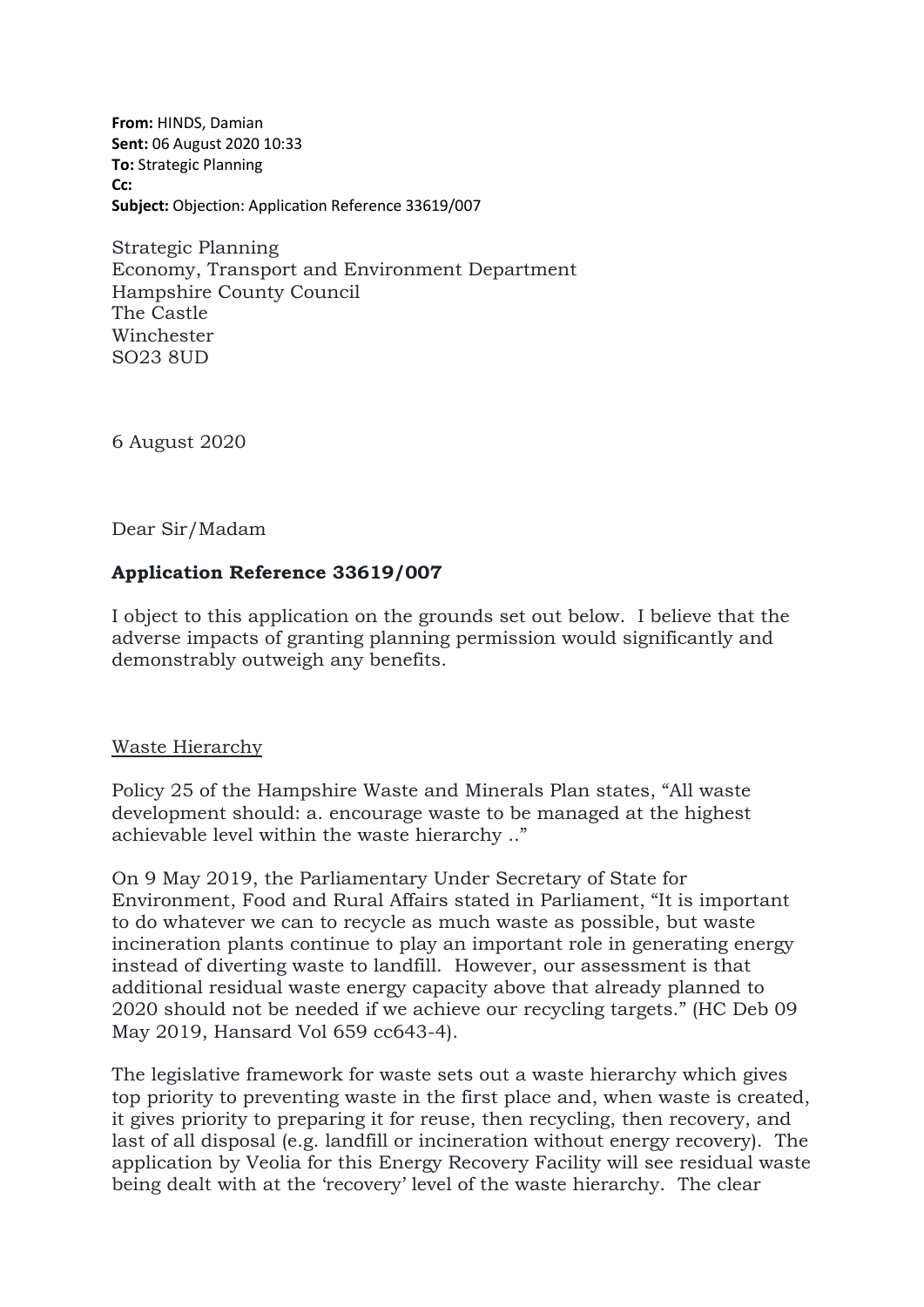direction of travel from national government is to reduce the amount of waste which we, as a society, create and to drive the treatment of waste further up the waste hierarchy – to see it reused or recycled.

In December 2018, the Government published its Resources and Waste Strategy, one of a number of Strategies which are intended to deliver on the ambition of the Government's 25 Year Environment Plan: to leave the environment in a better condition than we inherited it by cleaning up the country and moving towards a more sustainable, circular economy.

The Environment Bill is now before Parliament and contains important provisions relating to waste and resource efficiency, namely:

1. it will allow the Government to deliver consistent and frequent recycling collections across England, ending the current inconsistencies between different areas;

2. it will also ensure the operation of weekly separate food waste collections, preventing food waste from going to landfill or being incinerated;

3. it will allow the Government to introduce clearer labelling on certain products so consumers can easily identify whether products are recyclable or not;

4. it will also allow the Government to expand the use of charges on single use plastics, following the successful introduction of the carrier bag charge, and will introduce a deposit return scheme on drinks containers, subject to consultation;

5. powers in the Bill to introduce new extended producer responsibility schemes will allow the Government to make producers responsible for the full net costs of managing their products when they are ready to be thrown away.

The Bill will enable the Government to change fundamentally the way we use resources, whilst reducing polluting plastic waste, increasing rates of recycling and making the products we use every day more durable and easier to recycle.

The County has three Energy Recovery Facilities already in operation which deal exclusively with waste generated within Hampshire. The Planning Statement for this application explains it is for a merchant site, meaning that it is not being brought forward to serve a specific / single public sector waste contract, but to serve the wider market; the input waste would be secured through a series of medium and long term contracts with a number of waste management companies. At paragraph 3.2.10 of the Planning Statement, it is stated that the facility would have a design life of around 30 years but that, in reality, many elements of the plant would last beyond this period. I believe there is a very real possibility that the operator of the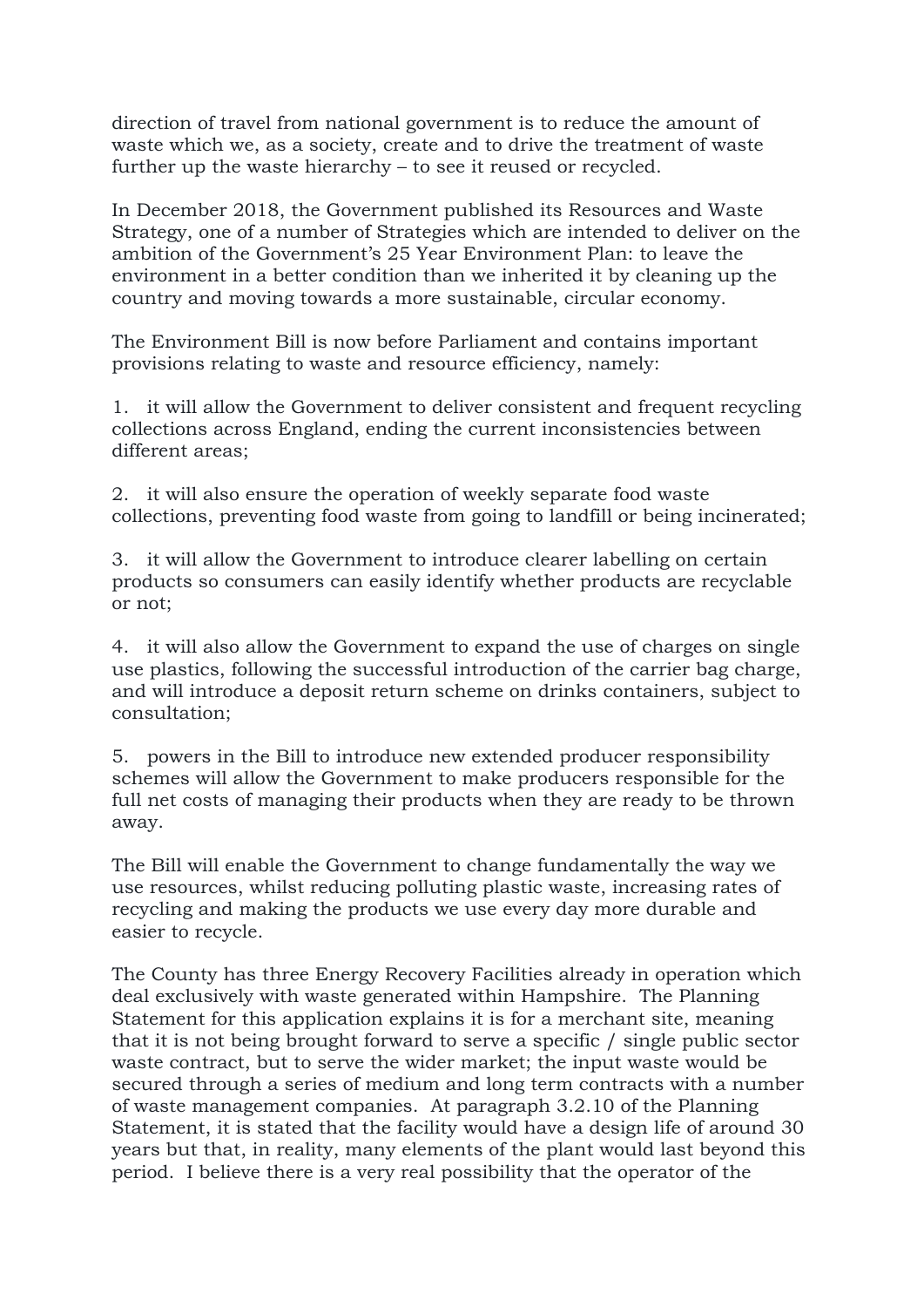facility would need to bring in waste from further and further afield over the lifetime of the facility. If this were the case, the claimed environmental advantages of the facility would be much reduced.

# Heat Plan

Section 3.2.1 of the Government's Resources and Waste Strategy states, "We want to help the companies that run EfW [Energy from Waste] plants to use the heat produced to improve their efficiency".

Paragraph 151 of the National Planning Policy Framework states, "To help increase the use and supply of renewable and low carbon energy and heat, plans should … identify opportunities for development to draw its energy supply from decentralised, renewable or low carbon energy supply systems and for co-locating potential heat customers and suppliers."

It is not clear from the application documents that the proposed development will result in the heat produced being used at all.

# Landscape and Visual impact

Appendix B (Locational Criteria) to the National Planning Policy for Waste states that considerations for the siting of waste infrastructure facilities include the need to protect landscapes.

Policy 29, 2e of the Hampshire Minerals and Waste Plan requires development to be of a scale compatible to the setting.

The scale of the proposed development is, in my view, entirely unsuitable to the landscape. I believe the visual impact will be enormous.

I also note that DEFRA's publication, 'Energy from Waste: A Guide to the Debate' states that the choice of site has a critical impact on the acceptability and viability of energy from waste, choice of technology and outputs

[\(https://assets.publishing.service.gov.uk/government/uploads/system/upl](https://assets.publishing.service.gov.uk/government/uploads/system/uploads/attachment_data/file/284612/pb14130-energy-waste-201402.pdf) [oads/attachment\\_data/file/284612/pb14130-energy-waste-201402.pdf\)](https://assets.publishing.service.gov.uk/government/uploads/system/uploads/attachment_data/file/284612/pb14130-energy-waste-201402.pdf).

I also note the landscape assessment made by CPRE Hampshire [\(https://www.cprehampshire.org.uk/news/more-than-just-the-view](https://www.cprehampshire.org.uk/news/more-than-just-the-view-valuing-the-east-hampshire-landscape/?fbclid=IwAR1I2_Z2oNAKfcsxyJOJwmHj8xXOPpgy0XG3cUMXcD0ca0GDYGrdlqJM2_w)[valuing-the-east-hampshire](https://www.cprehampshire.org.uk/news/more-than-just-the-view-valuing-the-east-hampshire-landscape/?fbclid=IwAR1I2_Z2oNAKfcsxyJOJwmHj8xXOPpgy0XG3cUMXcD0ca0GDYGrdlqJM2_w)[landscape/?fbclid=IwAR1I2\\_Z2oNAKfcsxyJOJwmHj8xXOPpgy0XG3cUMXcD](https://www.cprehampshire.org.uk/news/more-than-just-the-view-valuing-the-east-hampshire-landscape/?fbclid=IwAR1I2_Z2oNAKfcsxyJOJwmHj8xXOPpgy0XG3cUMXcD0ca0GDYGrdlqJM2_w) [0ca0GDYGrdlqJM2\\_w\)](https://www.cprehampshire.org.uk/news/more-than-just-the-view-valuing-the-east-hampshire-landscape/?fbclid=IwAR1I2_Z2oNAKfcsxyJOJwmHj8xXOPpgy0XG3cUMXcD0ca0GDYGrdlqJM2_w).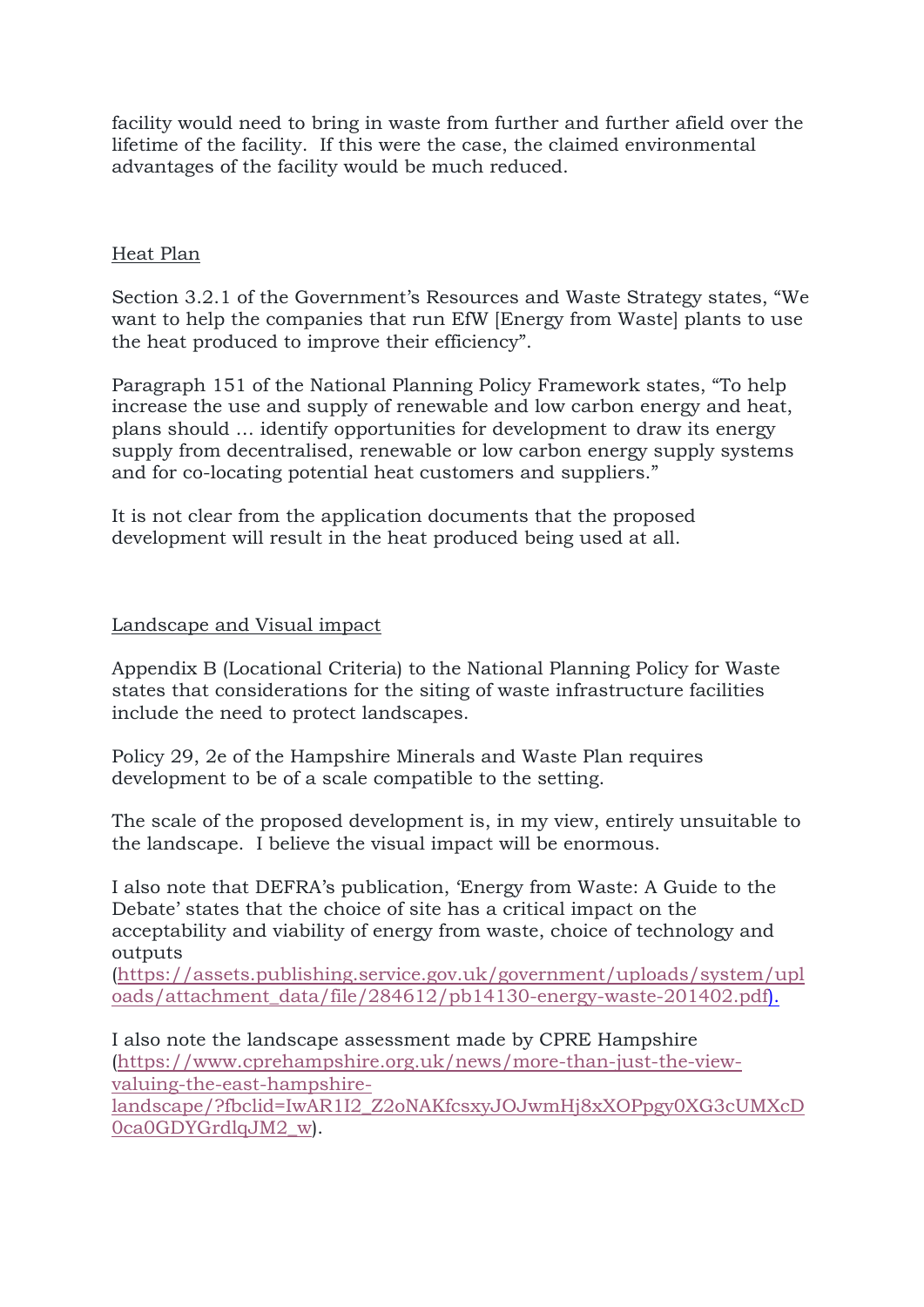# Not Located Near to Source of Waste

Policy 25 of the Hampshire Minerals and Waste Plan states, "All waste development should … be located near to the sources of waste …".

As per the section above on Waste Hierarchy, it seems very likely that, over time, more and more waste will need to be brought in from further and further afield, in contravention of Policy 25.

### Transport Access

80 per cent of freight currently travels by road in the UK but the statutory commitment made to net-zero emissions by 2050 means that freight will need to be removed from the road in significant quantities. I note that the application site is not served by a rail connection.

Appendix B (Locational Criteria) to the National Planning Policy for Waste states that considerations when reviewing a waste planning application will include the suitability of the road network. The application site is not on a road which forms part of the Strategic Road Network (SRN) managed by Highways England. All routes giving access from the application site to the SRN (see following) would require HGVs to route directly through residential areas, which is a major concern:

- A339 Alton for access to M3 southbound;
- A31 Four Marks for access to M3 southbound;
- B3006 for access to A3, northbound and southbound;
- A325 Hale (Farnham) for access to M3 northbound;
- A287 Wrecclesham for access to A3 northbound.

Section 5.4.1 of the Traffic Assessment submitted by the applicant states, "It is anticipated that the waste that will be transported to the AAERF will comprise the following … 84% bulk transport waste transported with average payloads of 19 tonnes." Section 7.5.9 of the same document states, "In terms of HGV trips, the location which could experience the greatest impact is the B3006 through Selbourne [sic], which could experience around 18 additional HGV movements per day". The Traffic Assessment does not seem to take account of the fact that there is a 7.5 tonne weight limit in place on the B3006 through Selborne, and the volume of traffic in general is a major blight on this historic village, which is a cultural asset for Hampshire and the South Downs National Park.

I note that Surrey County Council has made a submission to you in relation to this application indicating that it does not wish to see the routes through